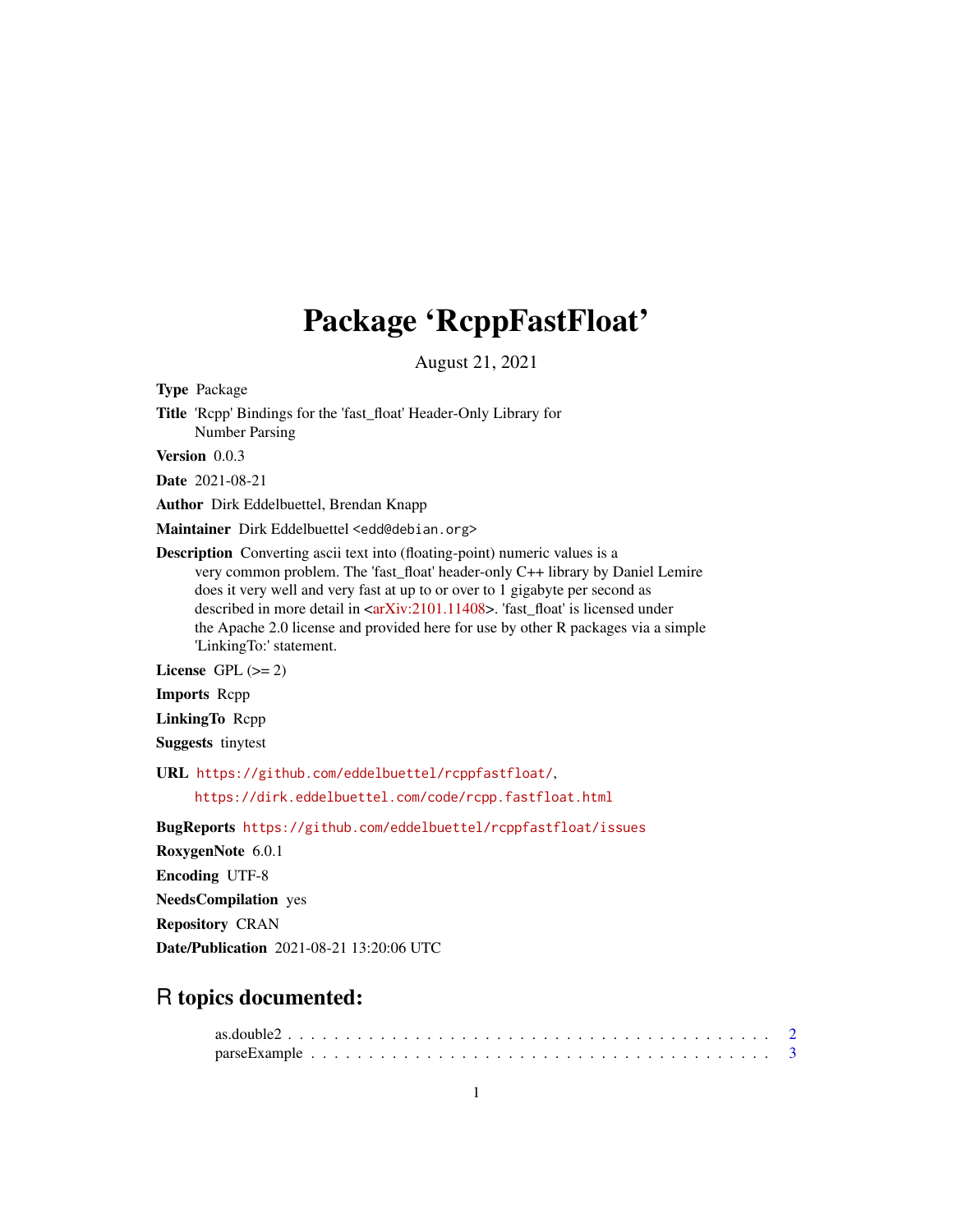#### <span id="page-1-0"></span> $2 \cos \theta$  as. double2

#### **Index** [4](#page-3-0)

#### as.double2 *Ultra efficient string-to-*double *Conversion*

#### Description

For character vectors, as.double2() is a drop-in replacement for base::as.double().

#### Usage

as.double2(x)

#### Arguments

x A vector of type character.

#### See Also

as.double()

#### Examples

```
set.seed(8675309)
input <- sample(c(
  paste0(" \r\n\t\f\v", c(0.0, sqrt(seq(1, 10))), " \r\n\t\f\v"),
  c("NaN", "-NaN", "nan", "-nan",
    "Inf", "-Inf", "inf", "-inf", "infinity", "-infinity",
   NA_character_,
    " 1970-01-01", "1970-01-02 ")
))
input
```
suppressWarnings(as.double2(input)) # NAs introduced by coercion

```
comparison <- suppressWarnings(
  matrix(c(as.double(input), as.double2(input)),
         ncol = 2L,
         dimnames = list(NULL, c("as.double()", "as.double2()")))
)
comparison
```
all.equal(comparison[, "as.double()"], comparison[, "as.double2()"])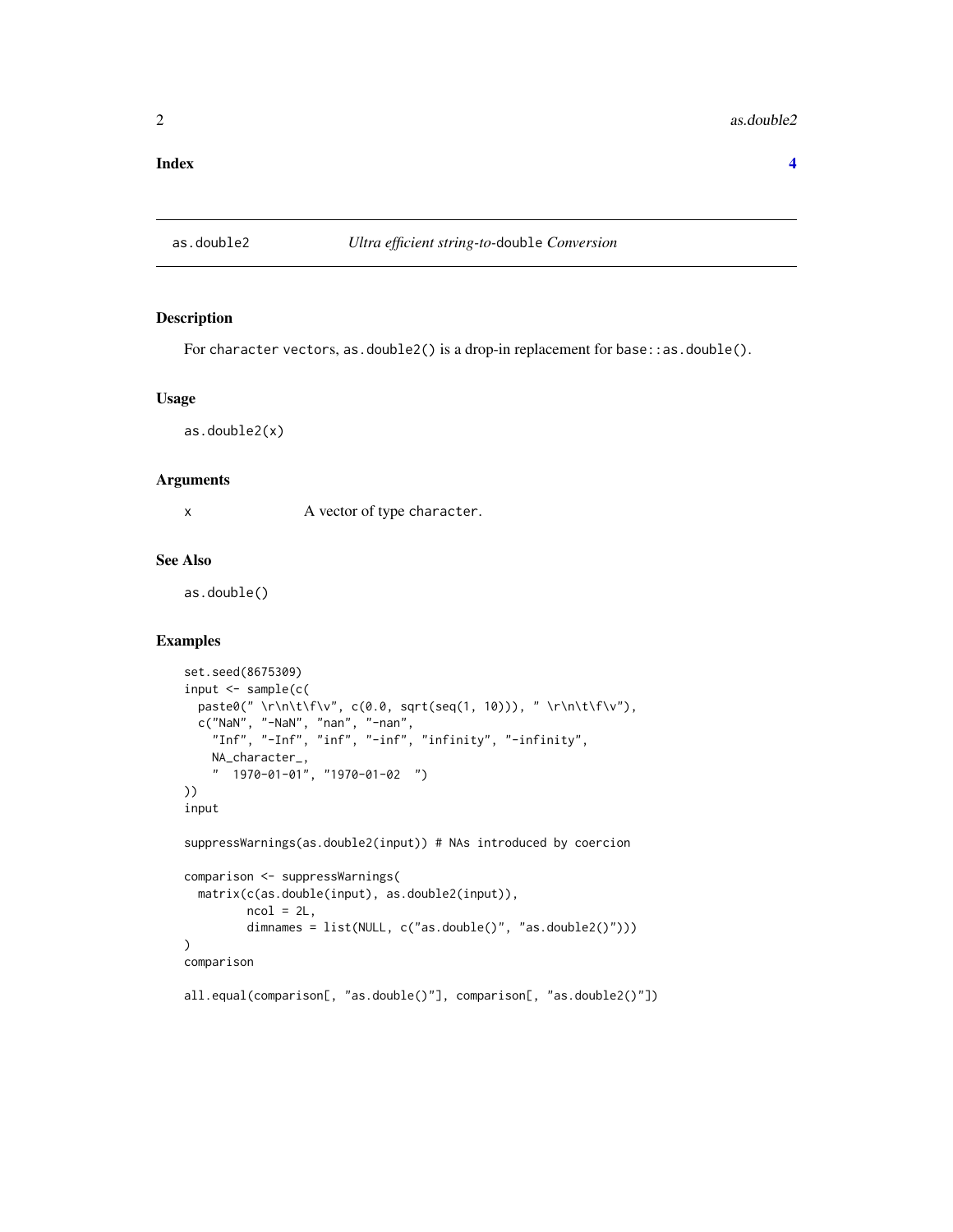<span id="page-2-0"></span>

#### Description

This example is adapted from the example of the upstream README.md file, and generalized to be called from R with variable input.

#### Usage

parseExample(input = "3.1416 xyz ", verbose = TRUE)

#### Arguments

| input   | A character variable with text to parse including a simple default |
|---------|--------------------------------------------------------------------|
| verbose | A boolean variable to show or suppress progress, defaults to true  |

#### Value

A floating point scalar is returned on success; in case of parsing failure the function exists via stop().

#### Examples

parseExample()